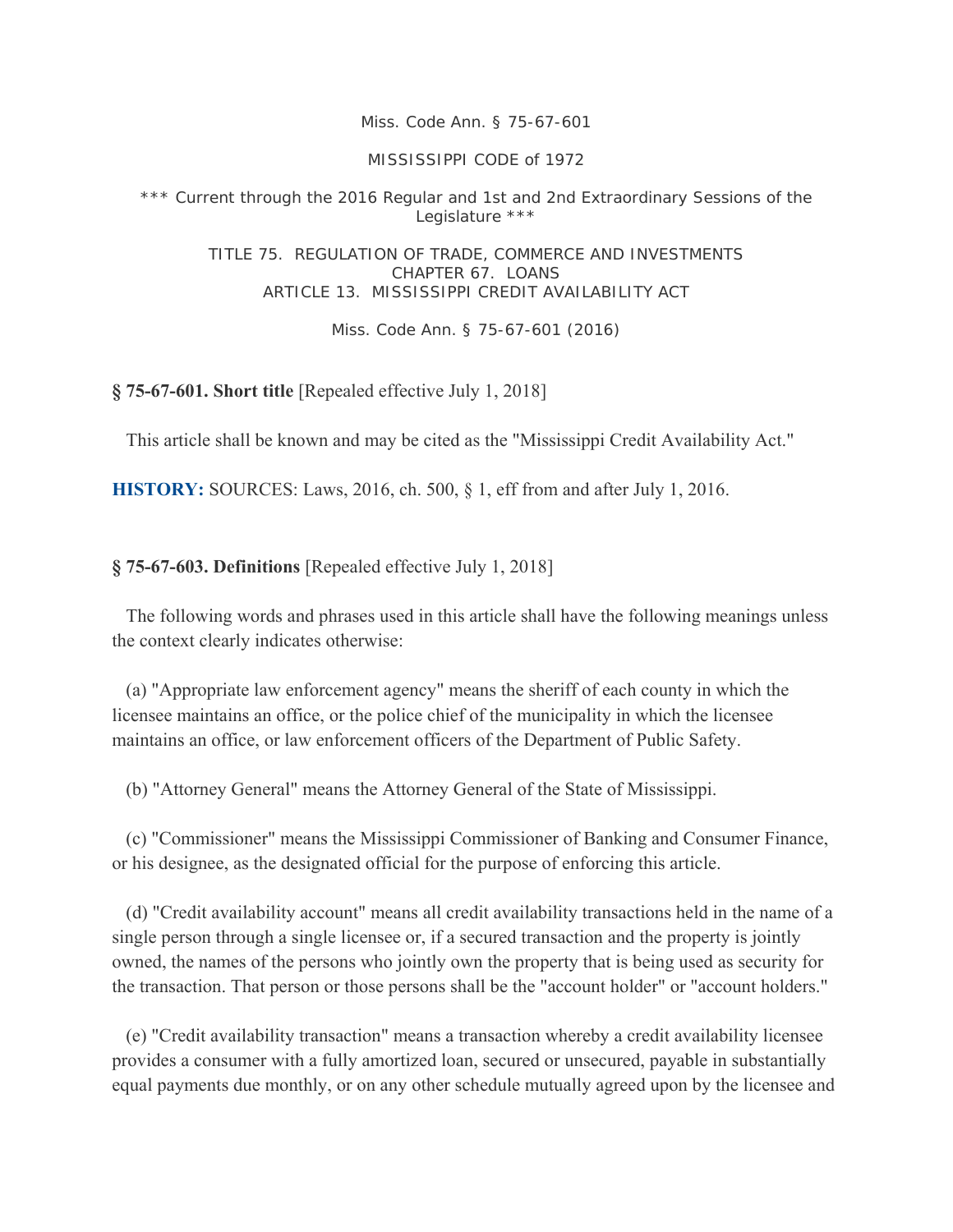the consumer, over an overall term of four (4) to twelve (12) months, calculated on the amount initially disbursed to the account holder or holders plus any fees that may be charged in an amount and manner provided for under this article.

(f) "Department" means the Department of Banking and Consumer Finance.

 (g) "Licensee" means any individual, partnership, association or corporation duly licensed by the Department of Banking and Consumer Finance to engage in the business of providing credit availability transactions under this article.

 (h) "Month" means the calendar month beginning on and including the date of the credit availability transaction.

 (i) "Person" means an individual, partnership, corporation, joint venture, trust, association or any legal entity, however organized.

 (j) "Written" and "writing" includes communication of information in an electronic record consistent with the federal Electronic Signatures in Global and National Commerce (E-SIGN) Act, 15 USC Section 7001 et seq.

**HISTORY:** SOURCES: Laws, 2016, ch. 500, § 2, eff from and after July 1, 2016.

## **§ 75-67-605. Licensing requirements** [Repealed effective July 1, 2018]

 (1) A person may not engage in business as a credit availability licensee or otherwise portray himself as a credit availability licensee unless the person has a valid license authorizing him to engage in the business. Any transaction that would be subject to this article that is made by a person who does not have a valid license under this article shall be null and void.

(2) A credit availability licensee shall (a) have a definitive United States postal address and E911 address; and (b) comply with applicable local zoning requirements, except as otherwise provided in this article; and (c) maintain separate books and records for credit availability transactions.

(3) (a) The commissioner may issue more than one (1) license to a person if that person complies with this article for each license. A new license is required upon a change, directly or beneficially, in the ownership of any licensed credit availability business and an application shall be made to the commissioner in accordance with this article.

(b) When a licensee wishes to move a credit availability business to another physical location,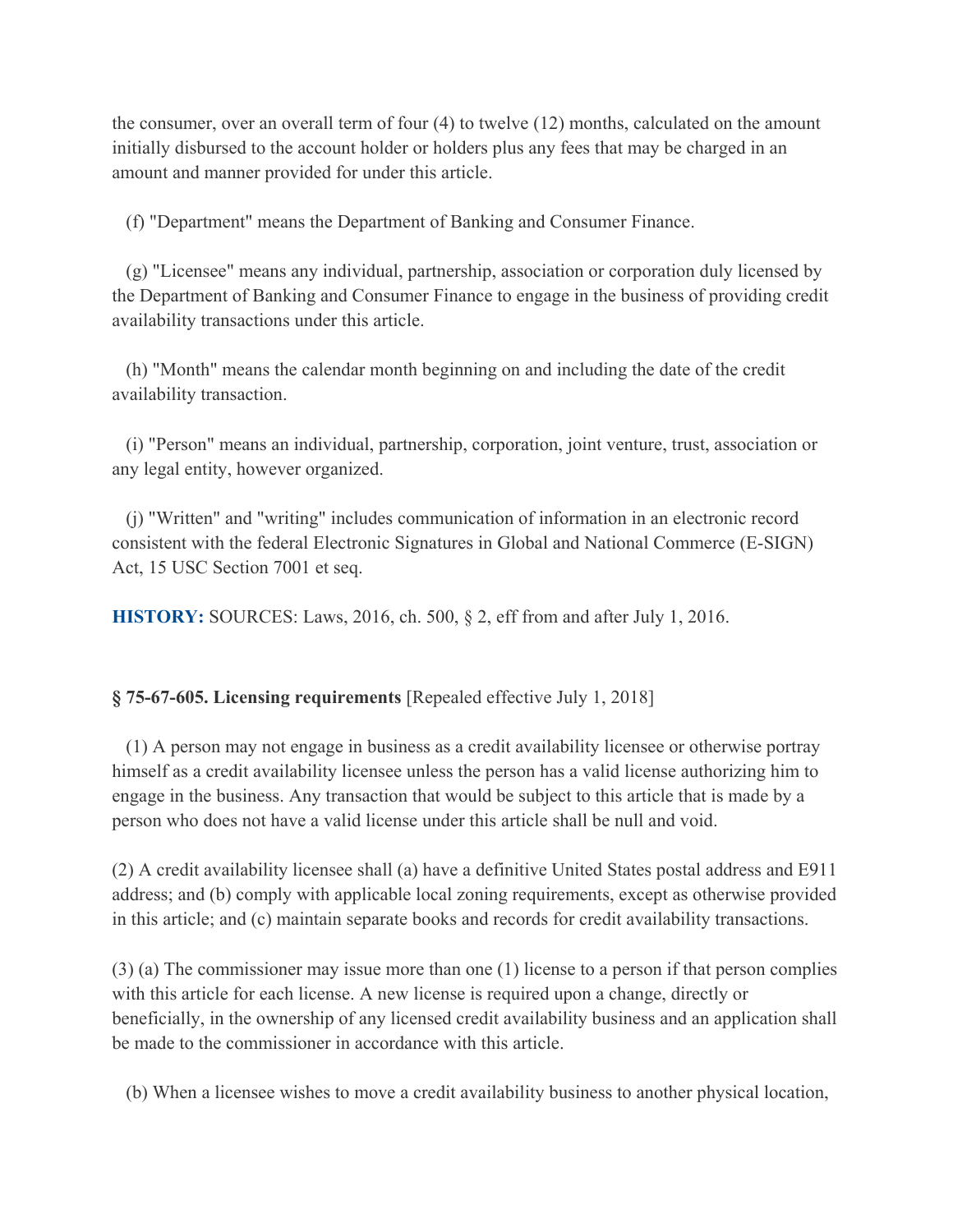the licensee shall give thirty (30) days' prior written notice to the commissioner who shall amend the license accordingly.

 (c) Each license shall remain in full force and effect until relinquished, suspended, revoked or expired. With each initial application for a license, the applicant shall pay the commissioner at the time of making the application a license fee of Seven Hundred Fifty Dollars (\$ 750.00), and on or before September 1 of each year thereafter, an annual renewal fee of Four Hundred Seventy-five Dollars (\$ 475.00). If the annual renewal fee remains unpaid twenty-nine (29) days after September 1, the license shall thereupon expire, but not before the thirtieth day of September of any year for which the annual fee has been paid. If any licensee fails to pay the annual renewal fee before the thirtieth day of September of any year for which the renewal fee is due, then the licensee shall be liable for the full amount of the license fee, plus a penalty in an amount not to exceed Twenty-five Dollars (\$ 25.00) for each day that the licensee has engaged in business after September 30. All licensing fees and penalties shall be paid into the Consumer Finance Fund of the Department of Banking and Consumer Finance.

(4) Notwithstanding any other provisions of this article, the commissioner may issue a temporary license authorizing the operation of a credit availability business on the receipt of an application for a license involving principals and owners that are substantially identical to those of an existing licensed credit availability licensee. The temporary license is effective until the permanent license is issued or denied.

(5) Notwithstanding other provisions of this article, neither a new license nor an application to transfer an existing license shall be required upon any change, directly or beneficially, in the ownership of any licensed business incorporated under the laws of this state or any other state so long as the licensee continues to operate as a corporation doing a credit availability business under the license.

(6) Persons licensed under Sections 75-67-401 et seq. and 75-67-501 et seq. on July 1, 2016, shall have until September 30, 2016, to apply for an expedited license approval under this article. The commissioner, in his discretion, may waive certain documentation already on file under those licenses, including fingerprints, and may promulgate an application that expedites the licensing process. Upon the approval of the application, the commissioner shall grant a license under this article.

**HISTORY:** SOURCES: Laws, 2016, ch. 500, § 3, eff from and after July 1, 2016.

**§ 75-67-607. Exemptions** [Repealed effective July 1, 2018]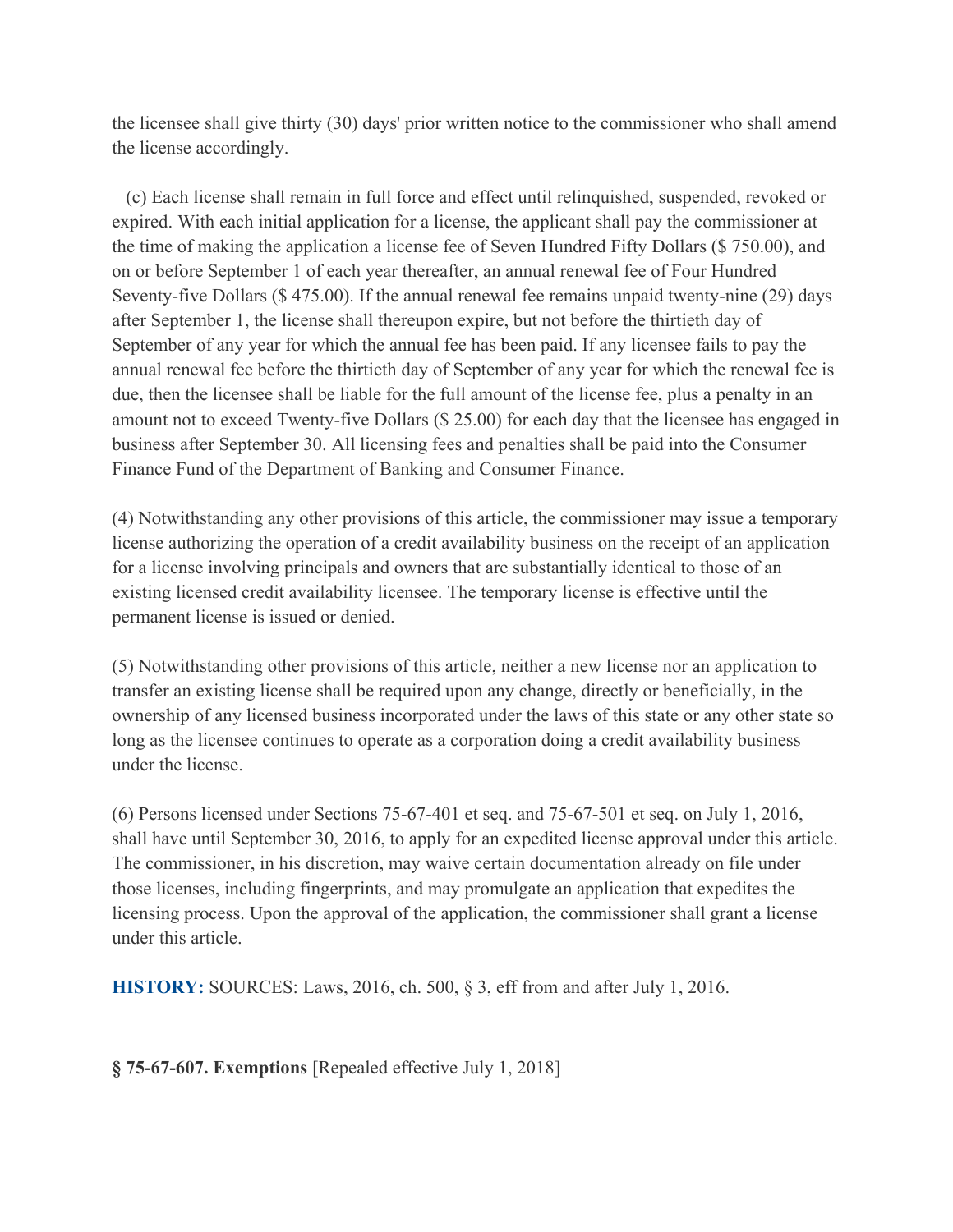The provisions of this article shall not apply to any bank, trust company, savings association, savings and loan association, savings bank or credit union that is chartered under the laws of this state or under federal law and domiciled in this state.

**HISTORY:** SOURCES: Laws, 2016, ch. 500, § 4, eff from and after July 1, 2016.

### **§ 75-67-609. Applicant eligibility requirements** [Repealed effective July 1, 2018]

To be eligible for a credit availability license, an applicant shall:

(a) Operate lawfully and fairly within the purposes of this article.

 (b) Not have been convicted in the last ten (10) years or be active as a beneficial owner for someone who has been convicted in the last ten (10) years of a crime that the commissioner finds directly relates to the duties and responsibilities of the business of offering credit availability transactions.

 (c) File with the commissioner a bond with good security in the penal sum of Ten Thousand Dollars (\$ 10,000.00), payable to the State of Mississippi, for the faithful performance by the licensee of the duties and obligations pertaining to the business so licensed and the prompt payment of any judgment which may be recovered against the licensee on account of charges or other claims arising directly or collectively from any violation of the provisions of this article. The bond shall not be valid until the commissioner approves it. The applicant may file, in lieu of the bond, cash, a certificate of deposit or government bonds in the amount of Ten Thousand Dollars (\$ 10,000.00). Those deposits shall be filed with the commissioner and are subject to the same terms and conditions as are provided for in the surety bond required in this paragraph. Any interest or earnings on those deposits are payable to the depositor. Applicants applying for multiple licenses may submit a single bond for all licenses, provided that the total value of the bond is equal to Ten Thousand Dollars (\$ 10,000.00) per license applied for.

 (d) File with the commissioner an application for a license and the initial license fee required in this article. If applicant's application is approved, a credit availability license will be issued within thirty (30) days.

 (e) File with the commissioner a set of fingerprints from any local law enforcement agency for each owner of a sole proprietorship, partners in a partnership or principal owners of a limited liability company that own at least ten percent (10%) of the voting shares of the company, shareholders owning ten percent (10%) or more of the outstanding shares of the corporation, except publically traded corporations and their subsidiaries, and any other executive officer with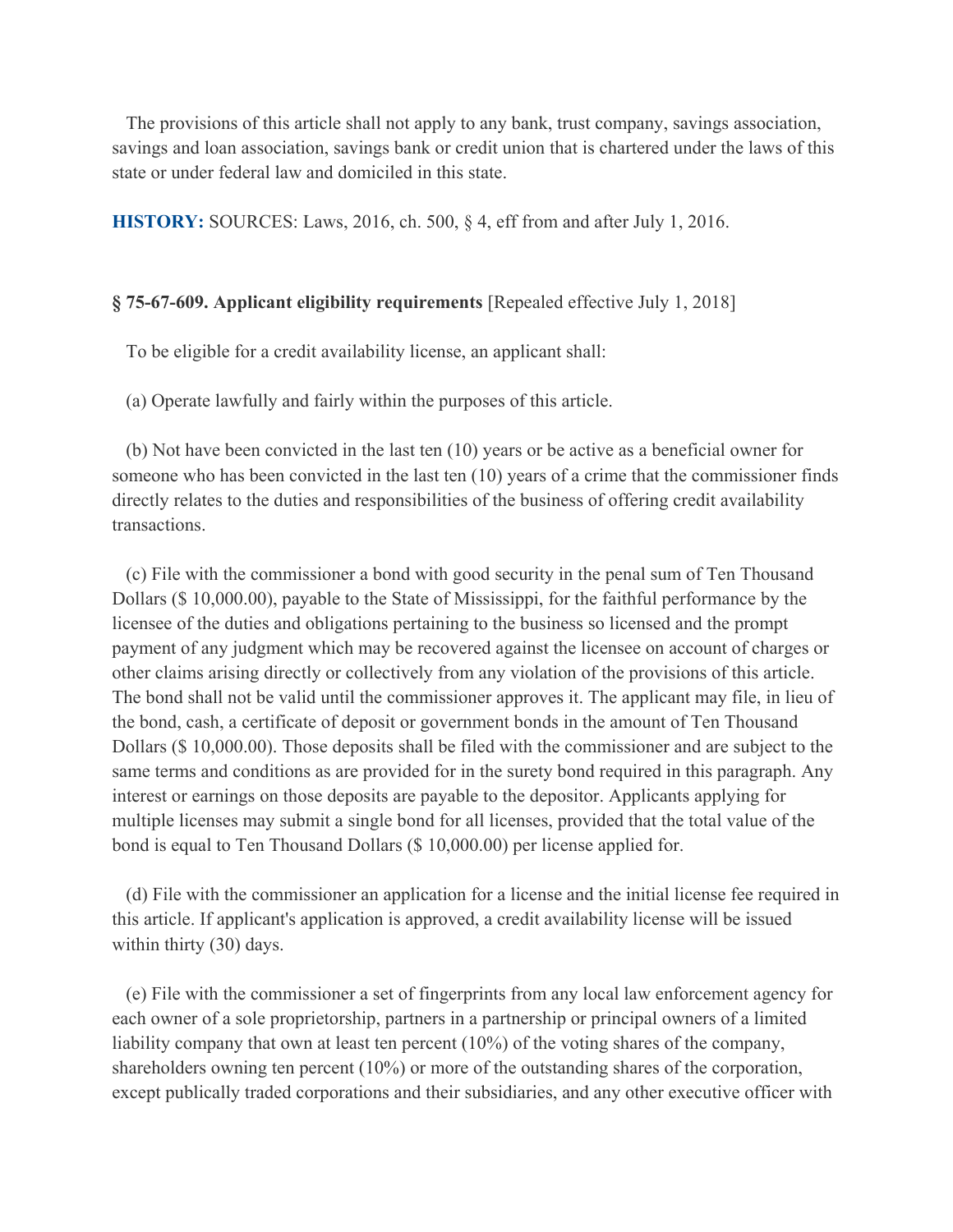significant oversight duties of the business. In order to determine the applicant's suitability for license, the commissioner shall forward the fingerprints to the Department of Public Safety; and if no disqualifying record is identified at the state level, the Department of Public Safety shall forward the fingerprints to the FBI for a national criminal history record check.

 (f) Complete and file with the commissioner an annual renewal application for a license accompanied by the renewal fee required in this article.

**HISTORY:** SOURCES: Laws, 2016, ch. 500, § 5, eff from and after July 1, 2016.

## **§ 75-67-611. Application form** [Repealed effective July 1, 2018]

 Each application for a license shall be in a form prescribed by the commissioner, signed under oath or otherwise authenticated in a record, and shall include the following:

 (a) The legal name, residence and business address of the applicant and, if the applicant is a partnership, association or corporation, of every member, officer and director thereof. However, the application need not state the full name and address of each shareholder, if the applicant is owned directly or beneficially by a person which as an issuer has a class of securities registered under Section 12 of the Securities and Exchange Act of 1934 or is an issuer of securities which is required to file reports with the Securities and Exchange Commission under Section 15(d) of the Securities and Exchange Act, provided that the person files with the commissioner such information, documents and reports as are required by the provisions of the Securities and Exchange Act to be filed by the issuer with the Securities and Exchange Commission. The commissioner may, however, require the licensee to provide such information as he deems reasonable and appropriate concerning the officers and directors of the corporation and persons owning in excess of twenty-five percent (25%) of the outstanding shares of the corporation.

 (b) The complete address of the location at which the applicant proposes to engage in the business of offering credit availability transactions.

 (c) Other data and information the department may require with respect to the applicant, its directors, trustees, officers, members or agents.

 (d) Sworn financial statements of the applicant showing a net worth of at least Twenty Thousand Dollars (\$ 20,000.00) for the first license. The applicant shall possess and maintain a net worth of at least Twenty Thousand Dollars (\$ 20,000.00) for the first license and at least Five Thousand Dollars (\$ 5,000.00) for each additional license.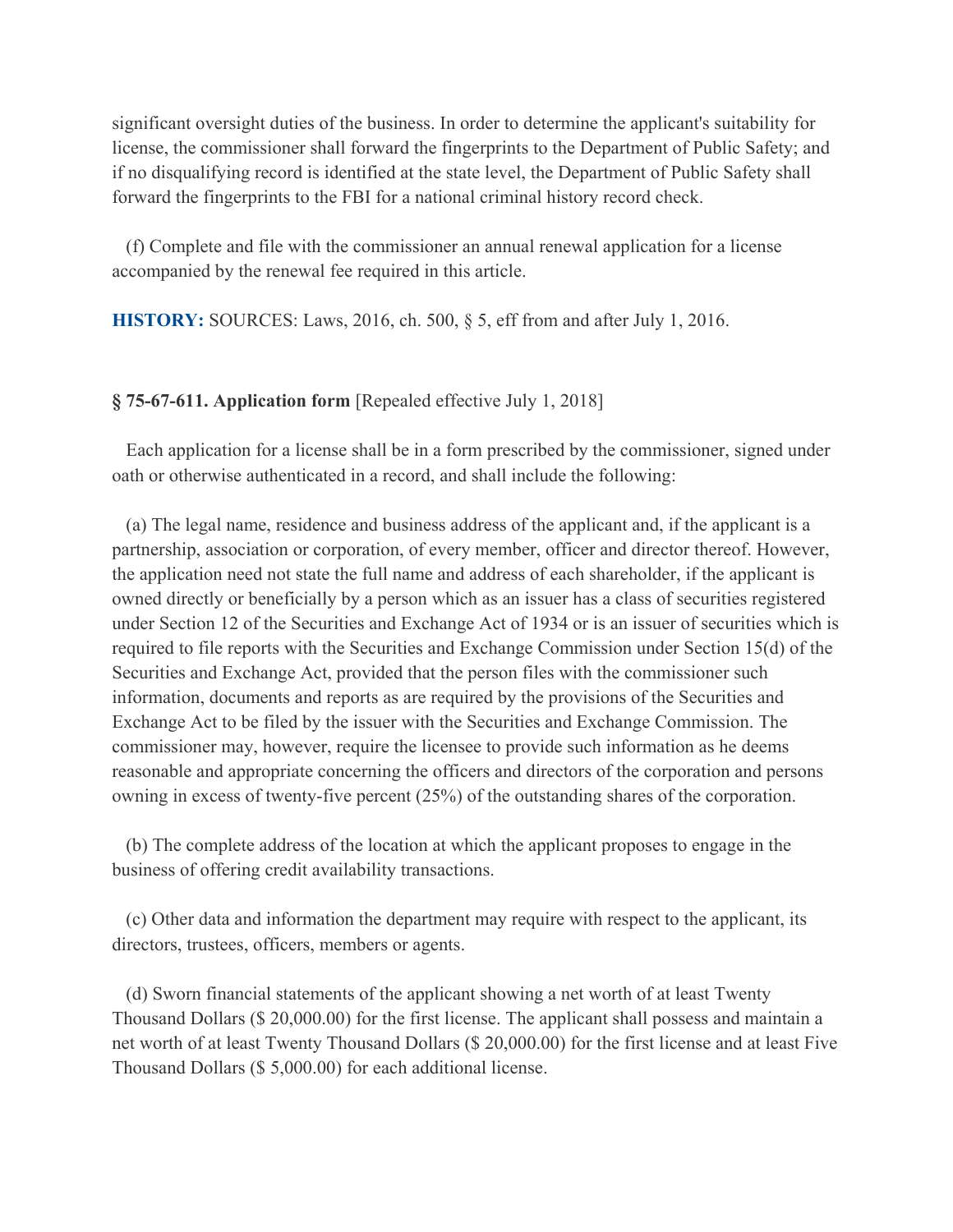**HISTORY:** SOURCES: Laws, 2016, ch. 500, § 6, eff from and after July 1, 2016.

### **§ 75-67-613. Investigations, findings and posting of licenses** [Repealed effective July 1, 2018]

 (1) Upon filing of an application in a form prescribed by the commissioner, accompanied by the documents required in this article, the department shall investigate to ascertain whether the qualifications prescribed in this article have been satisfied. If the commissioner finds that the qualifications have been satisfied and, if he approves the documents so filed by the applicant, he shall issue to the applicant a license to engage in the credit availability business in this state.

(2) The license shall be kept conspicuously posted in the place of business of the licensee.

**HISTORY:** SOURCES: Laws, 2016, ch. 500, § 7, eff from and after July 1, 2016.

# **§ 75-67-615. Licensee duties; regulations; examinations of books and records** [Repealed effective July 1, 2018]

 (1) The department may adopt reasonable administrative regulations, not inconsistent with law, for the enforcement of this article and shall develop and provide any necessary forms or other documentation to carry out the provisions of this article.

 (2) To assure compliance with the provisions of this article, the department may examine the books and records of any licensee without notice during normal business hours. The commissioner may charge the licensee an examination fee in an amount not less than Three Hundred Dollars (\$ 300.00) nor more than Six Hundred Dollars (\$ 600.00) for each office or location within the State of Mississippi plus any actual expenses incurred while examining the licensee's records or books that are located outside the State of Mississippi. However, in no event shall a licensee be examined more than once in a two-year period unless for cause shown based upon a consumer complaint and/or other exigent reasons as determined by the commissioner.

 (3) Each licensee shall keep and use in its business any books, accounts and records the department may require to carry into effect the provisions of this article and the administrative regulations issued under this article. Every licensee shall preserve the books, accounts and records of its business for at least two (2) years.

**HISTORY:** SOURCES: Laws, 2016, ch. 500, § 8, eff from and after July 1, 2016.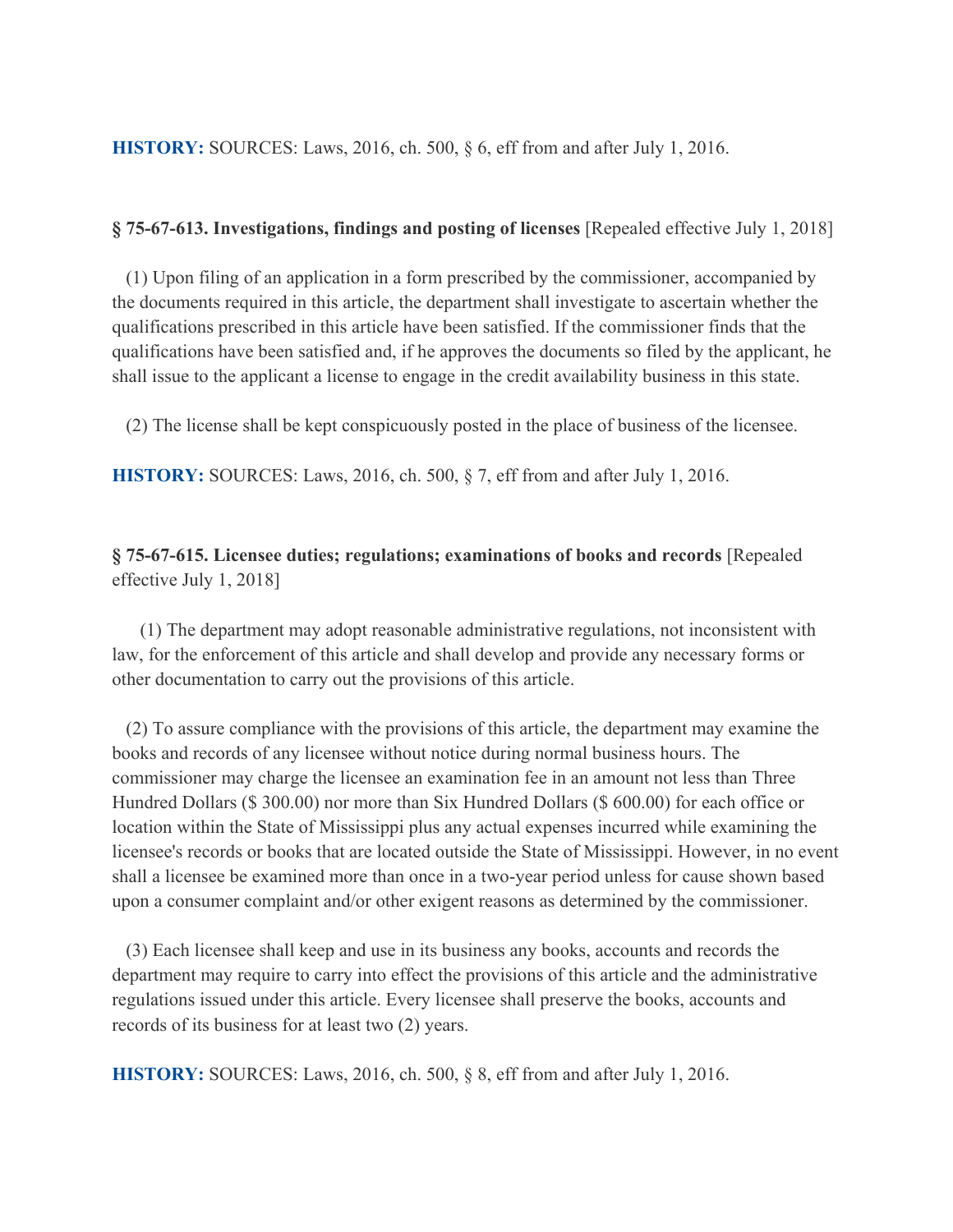## **§ 75-67-617. Advertising, displaying or publishing false or misleading statements prohibited** [Repealed effective July 1, 2018]

 A licensee shall not advertise, display or publish, or permit to be advertised, displayed or published, in any manner whatsoever, any statement or representation that is false, misleading or deceptive.

**HISTORY:** SOURCES: Laws, 2016, ch. 500, § 9, eff from and after July 1, 2016.

### **§ 75-67-619. Fees and charges; method of computation** [Repealed effective July 1, 2018]

 (1) Notwithstanding any other statutory limitation, a licensee authorized to provide credit availability transactions under this article may charge and collect fees and charges in a manner consistent with this section, and may take as security therefor any personal property that is not exempt or prohibited by state or federal law or regulations.

 (2) (a) A licensee may charge and collect a monthly handling fee for services, expenses, and costs not to exceed twenty-five percent (25%) of the outstanding principal balance of any credit availability account per month, or any portion thereof, for transactions of Five Hundred Dollars (\$ 500.00) or less. The handling fee shall not be deemed interest for any purpose of law.

 (b) A licensee may charge and collect a monthly handling fee for services, expenses, and costs not to exceed twenty-five percent (25%) of the outstanding principal balance of any credit availability account per month, or portion thereof, for transactions in excess of Five Hundred Dollars (\$ 500.00). The handling fee shall not be deemed interest for any purpose of law.

 (c) (i) In addition to the charges authorized under this subsection (2), a licensee may also charge and collect an origination fee in the amount of one percent (1%) of the amount disbursed to the account holder or Five Dollars (\$ 5.00), whichever is greater, for costs associated with providing a credit availability transaction.

(ii) The origination fee shall not be deemed interest for any purpose of law.

 (3) (a) No credit availability account created under subsection (2)(a) of this section shall have an outstanding principal balance in excess of Five Hundred Dollars (\$ 500.00) at any time.

 (b) No credit availability account created under subsection (2)(b) of this section shall have an outstanding principal balance in excess of Two Thousand Five Hundred Dollars (\$ 2,500.00) at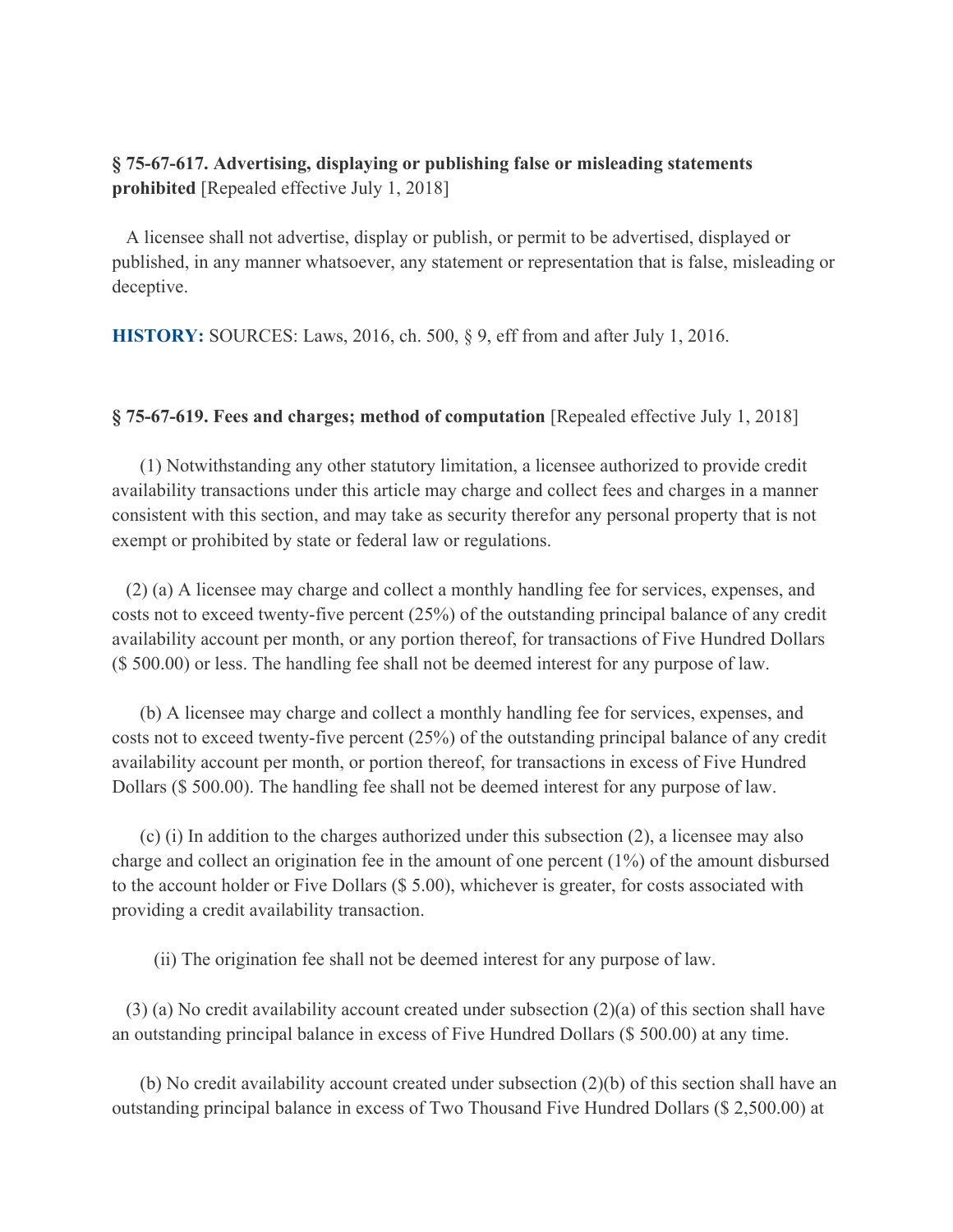any time.

 $(4)$  (a) Any credit availability account created under subsection  $(2)(a)$  of this section shall be a fully amortized loan, secured or unsecured, payable in equal payments of four (4) to six (6) months calculated on the amount initially disbursed to the account holder plus any fees that may be charged, in an amount and manner provided for under this article.

 (b) Any credit availability account created under subsection (2)(b) of this section shall be a fully amortized loan, secured or unsecured, payable in equal payments of six (6) to twelve (12) months calculated on the amount initially disbursed to the account holder plus any fees that may be charged, in an amount and manner provided for under this article.

 (5) In the event an account holder is delinquent in payment of a monthly payment under the terms of a credit availability agreement, the licensee may charge and collect from the account holder a late fee of ten percent (10%) of the past-due amount; provided, however, that no such late fee may be charged unless an account holder has failed to pay the past-due amount within ten (10) business days after the due date and provided that such fees are clearly disclosed in the credit availability agreement.

 (6) In the event an account holder is in default under the terms of a credit availability agreement for more than sixty (60) days, the licensee may charge and collect from the account holder the following fees in connection with any such default, provided that such fees are clearly disclosed in the credit availability agreement:

 (a) If the licensee is required to employ a third party, including an attorney, to collect on the account the licensee may:

 (i) If the credit availability agreement so provides, charge and collect a reasonable collection fee and attorney's fee; and

 (ii) If the credit availability agreement so provides, shall be entitled to recover from the account holder all court costs incurred and to recover any court-awarded damages, including those incurred on appeal.

 (b) If applicable, the licensee may charge and collect from the account holder any fees and costs relating to the repossession and sale of collateral, including, but not limited to, fees and costs associated with the repossession, storage, preparation for sale and sale of collateral.

**HISTORY:** SOURCES: Laws, 2016, ch. 500, § 10, eff from and after July 1, 2016.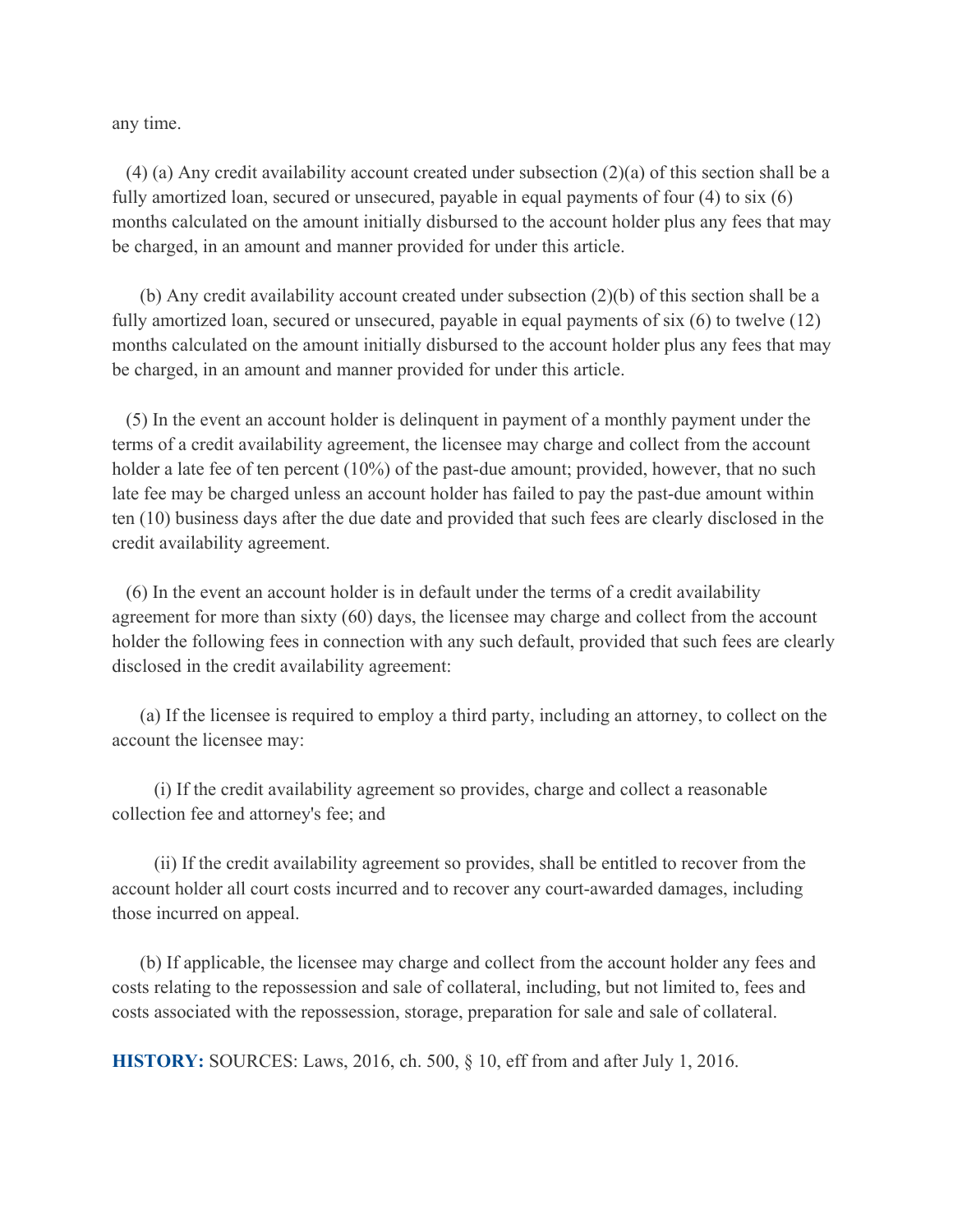# **§ 75-67-621. Licensee to provide account holder with a written explanation of fees and charges** [Repealed effective July 1, 2018]

 (1) A licensee shall provide each prospective account holder, before consummation of a credit availability transaction, a written explanation of the fees, and charges to be charged by the licensee and the due dates for all payments. The style, content, and method of executing the required written explanation shall comply with federal truth-in-lending laws and shall contain a statement that the account holder may prepay the unpaid balance in whole or in part at any time. The commissioner may promulgate rules in accordance with this article in order to assure complete and accurate disclosure of the fees and charges to be charged by a licensee under a credit availability agreement. At a minimum, the written explanation must include:

(a) The amount of the transaction;

(b) The date the agreement was entered into;

(c) A schedule or description of the payments;

(d) The name and address of the licensed office;

(e) The name of the person primarily obligated on the agreement;

(f) The amount of the principal;

 (g) The agreed rate of charge stated on a percent per year basis and the amount in dollars and cents;

(h) All other disclosures required pursuant to state and federal law.

 (2) The contract for any credit availability agreement shall include, along with other state or federal law requirements, the right for an account holder to rescind the transaction within one (1) business day; provided, however, that if the account holder accepts funds from the credit availability licensee prior to the expiration of the one-day rescission period, any origination fee charged shall be nonrefundable.

 (3) A licensee with a physical location in this state shall display in its consumer waiting area, and shall provide a copy to any account holder that requests it, a pamphlet prepared by the department that describes general information about the transaction and about the account holder's rights and responsibilities in the transaction, including the rates and fees charged by the licensee, the licensee's rights in event of default by the consumer, the maximum allowable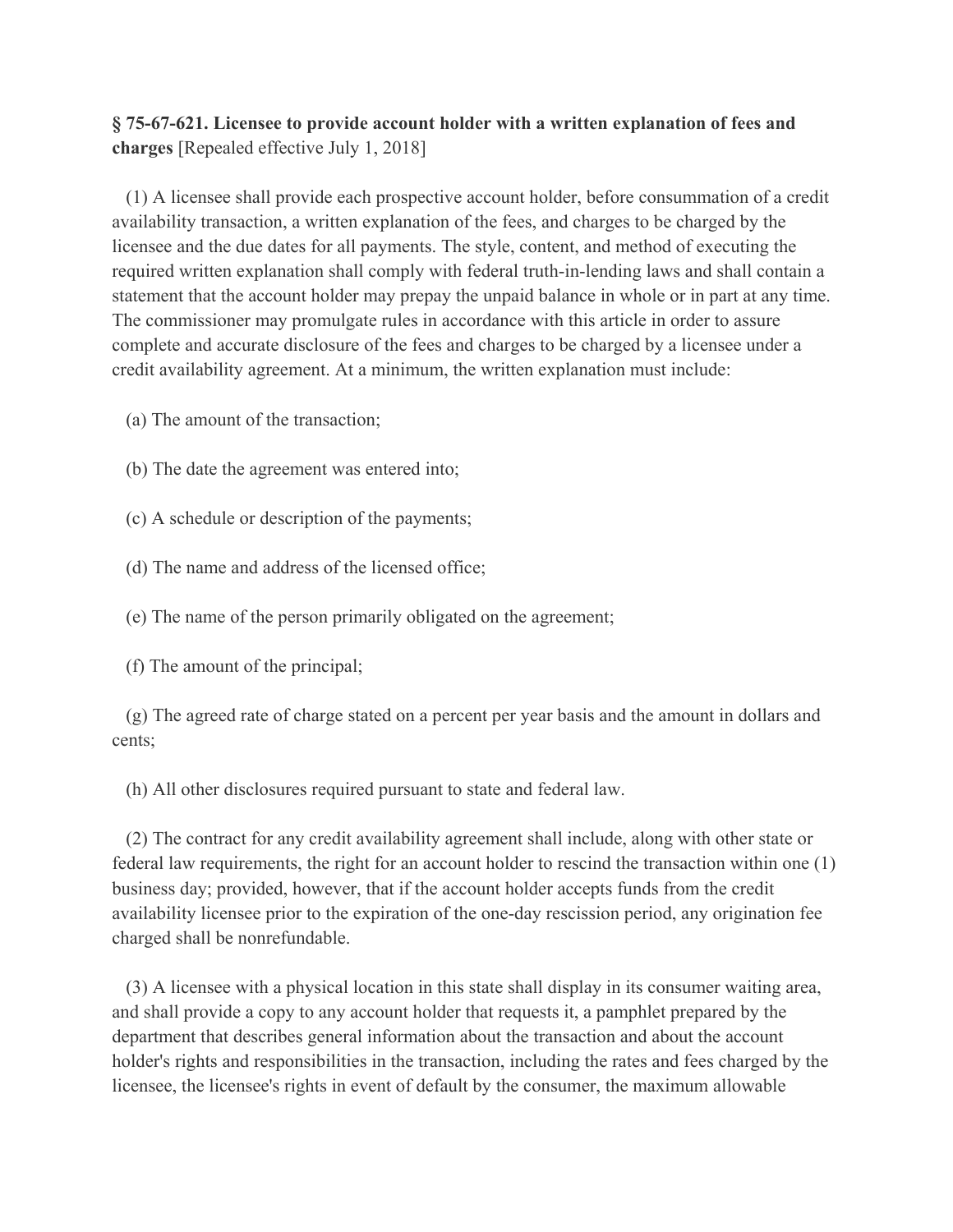account balance, and the consumer hotline telephone number to the Mississippi Department of Banking and Consumer Finance. The licensee shall add the account information and/or complaint hotline telephone number of the licensee to the pamphlet. A licensee without a physical location in this state shall make the information available on its website.

**HISTORY:** SOURCES: Laws, 2016, ch. 500, § 11, eff from and after July 1, 2016.

# **§ 75-67-623. Suspending or revoking license; reinstatement; notice to law enforcement** [Repealed effective July 1, 2018]

 (1) The commissioner may, after notice and hearing, suspend or revoke a license if he finds that:

 (a) The licensee, either knowingly, or without the exercise of due care to prevent the same, has violated any provision of this article;

 (b) Any fact or condition exists which, if it had existed or had been known to exist at the time of the original application for the license, clearly would have justified the commissioner in refusing the license;

 (c) The licensee has aided, abetted or conspired with an individual or person to circumvent or violate the requirement of this article;

 (d) The licensee, or a legal or beneficial owner of the license, has been convicted of a crime that the commissioner finds directly relates to the duties and responsibilities of the business of offering credit availability transactions.

 (2) The commissioner may conditionally license or place on probation a person whose license has been suspended or may reprimand a licensee for a violation of this article.

 (3) The manner of giving notice and conducting a hearing as required by subsection (1) of this section shall be performed in accordance with procedures prescribed by the commissioner in rules or regulations adopted under the Mississippi Administrative Procedures Law, Section 25- 43-1 et seq.

 (4) Any licensee may surrender any license by delivering it to the commissioner with written notice of its surrender, but that surrender shall not affect the licensee's civil or criminal liability for acts committed prior thereto.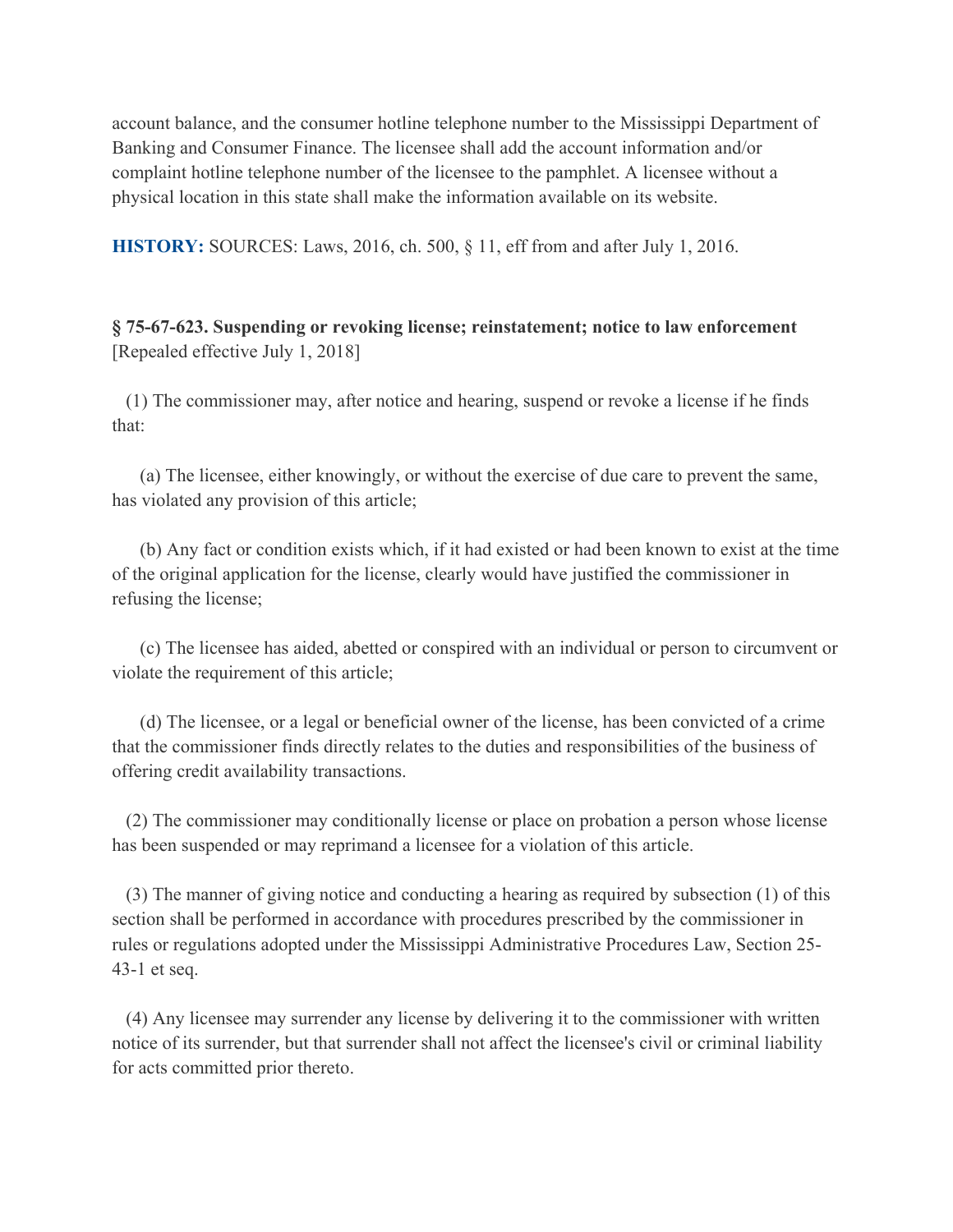(5) The commissioner may reinstate suspended licenses or issue new licenses to a person whose licenses have been revoked if no fact or condition then exists which clearly would have justified the commissioner in refusing originally to issue a license under this article.

 (6) The appropriate local law enforcement agency shall be notified of any licensee who has his license suspended or revoked as provided by this article.

(7) The commissioner shall enforce the provisions of this section.

 (8) No revocation, suspension or surrender of any license shall impair or affect the obligation of any pre-existing lawful contract between the licensee and any debtor.

**HISTORY:** SOURCES: Laws, 2016, ch. 500, § 12, eff from and after July 1, 2016.

### **§ 75-67-625. Investigative powers and examinations** [Repealed effective July 1, 2018]

 The commissioner, or his duly authorized representative, for the purpose of discovering violations of this article and for the purpose of determining whether persons are subject to the provisions of this article, may examine persons licensed under this article and persons reasonably suspected by the commissioner of conducting business which requires a license under this article, including all relevant books, records and papers employed by those persons in the transaction of their business, and may summon witnesses and examine them under oath concerning matters relating to the business of those persons, or such other matters as may be relevant to the discovery of violations of this article, including without limitation the conduct of business without a license as required under this article.

**HISTORY:** SOURCES: Laws, 2016, ch. 500, § 13, eff from and after July 1, 2016.

#### **§ 75-67-627. Engaging in business without license; penalty** [Repealed effective July 1, 2018]

 (1) Any person who engages in the business of offering credit availability transactions without first securing a license prescribed by this article shall be guilty of a misdemeanor and upon conviction thereof, shall be punishable by a fine not to exceed One Thousand Dollars (\$ 1,000.00) or by confinement in the county jail for not more than one (1) year, or both.

(2) Any person who engages in the business of offering credit availability transactions without first securing a license prescribed by this article shall be liable for the full amount of the license fee, plus a penalty in an amount not to exceed Twenty-five Dollars (\$ 25.00) for each day that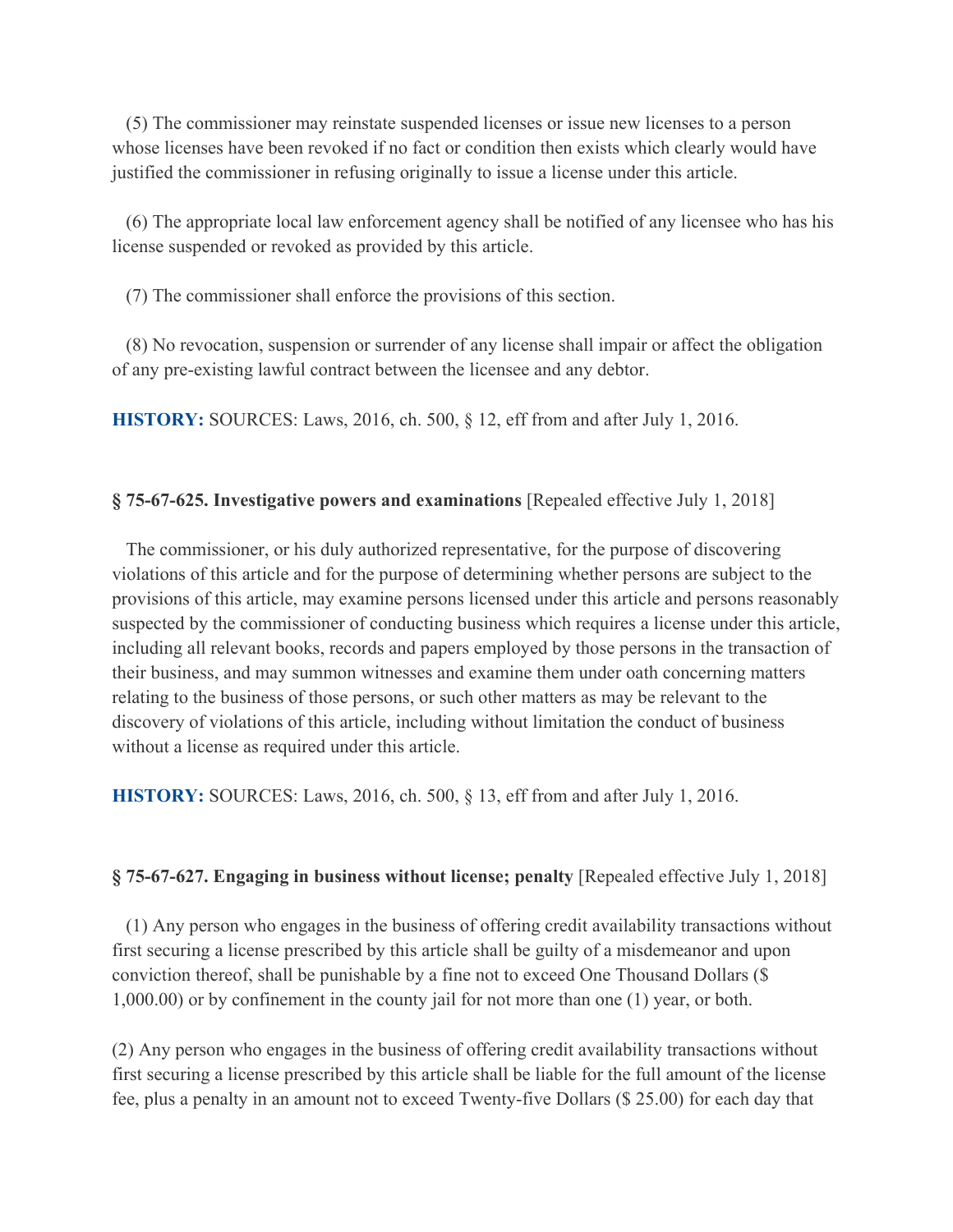the person engaged in the business without a license. All licensing fees and penalties shall be paid into the Consumer Finance Fund of the Department of Banking and Consumer Finance.

**HISTORY:** SOURCES: Laws, 2016, ch. 500, § 14, eff from and after July 1, 2016.

# **§ 75-67-629. Violations; criminal and civil penalties; enforcement; order to refrain; injunctions; bond forfeiture** [Repealed effective July 1, 2018]

 (1) In addition to any other penalty which may be applicable, any licensee or employee who willfully violates any provision of this article, or who willfully makes a false entry in any record specifically required by this article, shall be guilty of a misdemeanor and upon conviction thereof, shall be punishable by a fine not to exceed One Thousand Dollars (\$ 1,000.00) per violation or false entry.

(2) Compliance with criminal provisions of this article shall be enforced by the appropriate law enforcement agency, which may exercise for that purpose any authority conferred upon the agency by law.

(3) When the commissioner has reasonable cause to believe that a person is violating any provision of this article, the commissioner, in addition to and without prejudice to the authority provided elsewhere in this article, may enter an order requiring the person to stop or to refrain from the violation. The commissioner may sue in any circuit court of the state having jurisdiction and venue to enjoin the person from engaging in or continuing the violation or from doing any action in furtherance of the violation. In such an action, the court may enter an order or judgment awarding a preliminary or permanent injunction.

(4) The commissioner may impose a civil penalty against any licensee adjudged by the commissioner to be in violation of the provisions of this article. The civil penalty shall not exceed Five Hundred Dollars (\$ 500.00) per violation and shall be deposited into the Department of Banking and Consumer Finance, "Consumer Finance Fund."

(5) Any licensee convicted in the manner provided in this article shall forfeit the surety bond or deposit required in this article and the amount of the bond or deposit shall be credited to the budget of the state or local agency which directly participated in the prosecution of the licensee, for the specific purpose of increasing law enforcement resources for that specific state or local agency. The bond or deposit shall be used to augment existing state and local law enforcement budgets and not to supplant them.

**HISTORY:** SOURCES: Laws, 2016, ch. 500, § 15, eff from and after July 1, 2016.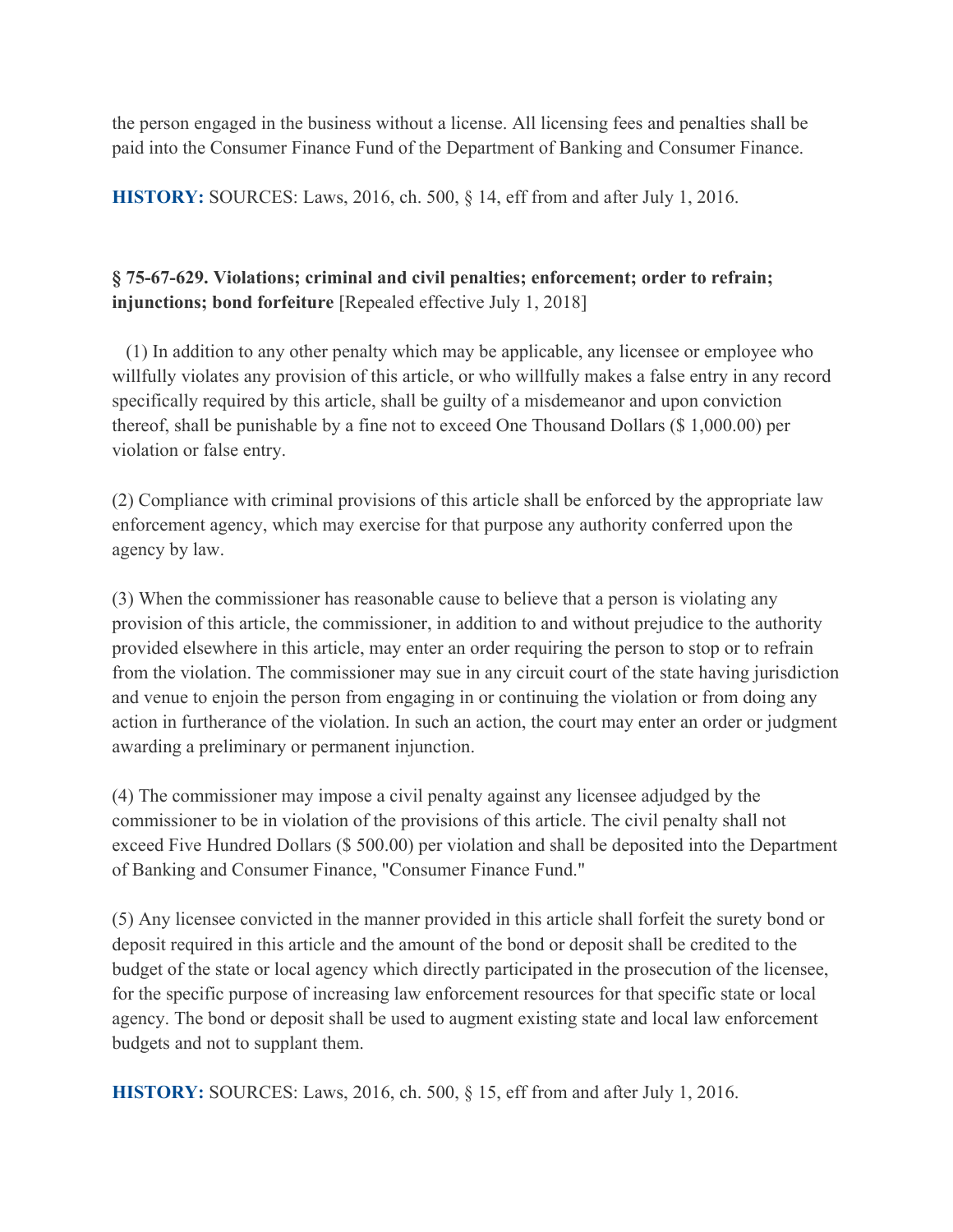### **§ 75-67-631. Severability** [Repealed effective July 1, 2018]

 The provisions of this article are severable. If any part of this article is declared invalid or unconstitutional, that declaration shall not affect the parts that remain.

**HISTORY:** SOURCES: Laws, 2016, ch. 500, § 16, eff from and after July 1, 2016.

## **§ 75-67-633. Municipal ordinances** [Repealed effective July 1, 2018]

 (1) Municipalities of this state may enact ordinances that are in compliance with, but not more restrictive than, the provisions of this article. Any existing or future order, ordinance or regulation that conflicts with this provision shall be null and void.

 (2) Notwithstanding any existing zoning ordinance, any person or entity conducting business under a valid license issued by the department pursuant to Section 75-67-401 et seq. or Section 75-67-501 et seq., as of July 1, 2016, that elects to secure a license under this article may not be restricted from continuing operations under this article in the same location, regardless of whether the licensee elects to continue, if permitted by law, or to terminate its previous license.

**HISTORY:** SOURCES: Laws, 2016, ch. 500, § 17, eff from and after July 1, 2016.

# **§ 75-67-635. Commissioner employees and funds authorized for enforcement** [Repealed effective July 1, 2018]

 The commissioner may employ the necessary full-time employees above the number of permanent full-time employees authorized for the department for fiscal year 2016 to carry out and enforce the provisions of this article. The commissioner may also expend the necessary funds to equip and provide necessary travel expenses for those employees.

**HISTORY:** SOURCES: Laws, 2016, ch. 500, § 18, eff from and after July 1, 2016.

## **§ 75-67-637. Liability of licensees** [Repealed effective July 1, 2018]

 (1) A licensee under this article shall have no liability for any act or practice done or omitted in conformity with (a) any rule or regulation of the commissioner, or (b) any rule, regulation, interpretation or approval of any other state or federal agency or any opinion of the Attorney